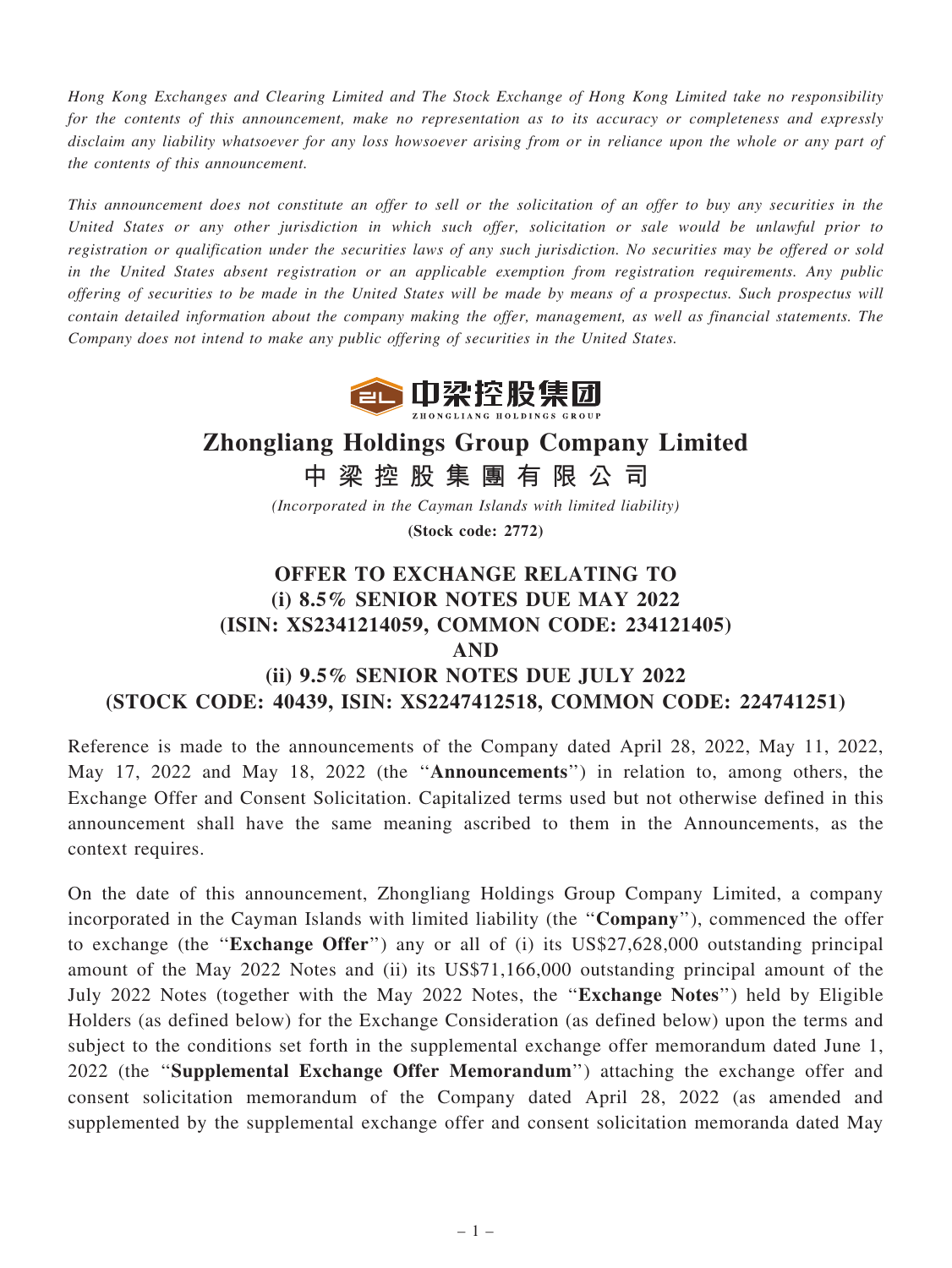11, 2022 and May 16, 2022, the ''exchange offer and consent solicitation memorandum''). The purpose of the Exchange Offer is to improve the Group's overall financial condition, extend its debt maturity profile, strengthen its balance sheet and improve cash flow management.

The Exchange Notes validly tendered by each Eligible Holder and accepted for exchange by the Company will be exchanged into a combination of (i) new 9.75% senior notes due December 2023 to be issued by the Company (the ''Additional December 2023 New Notes'') to be consolidated and form a single series with the US\$428,869,883 9.75% senior notes due December 2023 issued on May 18, 2022 (ISIN: XS2476292037; Common Code: 247629203) (the ''Original December 2023 New Notes'') and (ii) new 8.75% senior notes due April 2023 to be issued by the Company (the ''Additional April 2023 New Notes'' and, together with the Additional December 2023 New Notes, the ''Additional New Notes'') to be consolidated and form a single series with the US\$201,636,117 8.75% senior notes due April 2023 issued on May 18, 2022 (ISIN: XS2476291062; Common Code: 247629106) (the ''Original April 2023 New Notes'' and, together with the Original December 2023 New Notes, the ''Original New Notes''), in an aggregate principal amount that represents the same proportion of the Additional New Notes as the proportion of the outstanding principal amount of the Exchange Notes held by such Eligible Holder bears to the aggregate outstanding principal amount of the Exchange Notes (the "Total Outstanding Principal Amount''), in accordance with the Issuance Priority Level (as defined below). The terms for the Additional New Notes are the same as those for the Original New Notes in all respects except for the issue date.

## RECENT DEVELOPMENTS

On May 18, 2022, the Company completed its exchange offer and consent solicitation with respect to certain of the May 2022 Notes and the July 2022 Notes. Pursuant to the terms and conditions of the Exchange Offer and Consent Solicitation, a total of US\$262,172,000 May 2022 Notes and US\$368,334,000 July 2022 Notes were validly tendered for exchange (and deemed to have given consents to the proposed amendments to the Exchange Notes Indentures) and accepted by the Company. As of the date of this announcement, the aggregate outstanding principal amounts of the May 2022 Notes and the July 2022 Notes are US\$27,628,000 and US\$71,166,000, respectively. The amendments to the Exchange Notes Indentures, the subject to the Consent Solicitation, became effective on May 18, 2022. The outstanding May 2022 Notes were delisted from the SEHK upon its maturity on May 19, 2022.

In exchange for the validly tendered and accepted May 2022 Notes and July 2022 Notes, the Company has issued US\$201,636,117 of the Original April 2023 New Notes and US\$428,869,883 of the Original December 2023 New Notes on May 18, 2022. The Original April 2023 New Notes bear interest at the rate of 8.75% per annum from May 18, 2022, payable in arrears on October 15, 2022 and April 15, 2023. The Original December 2023 New Notes bear interest at the rate of 9.75% per annum from May 18, 2022, payable in arrears on December 31, 2022, June 30, 2023 and December 31, 2023. The Original April 2023 New Notes and the Original December 2023 New Notes have been listed on the Singapore Exchange Securities Trading Limited (the ''SGX-ST'').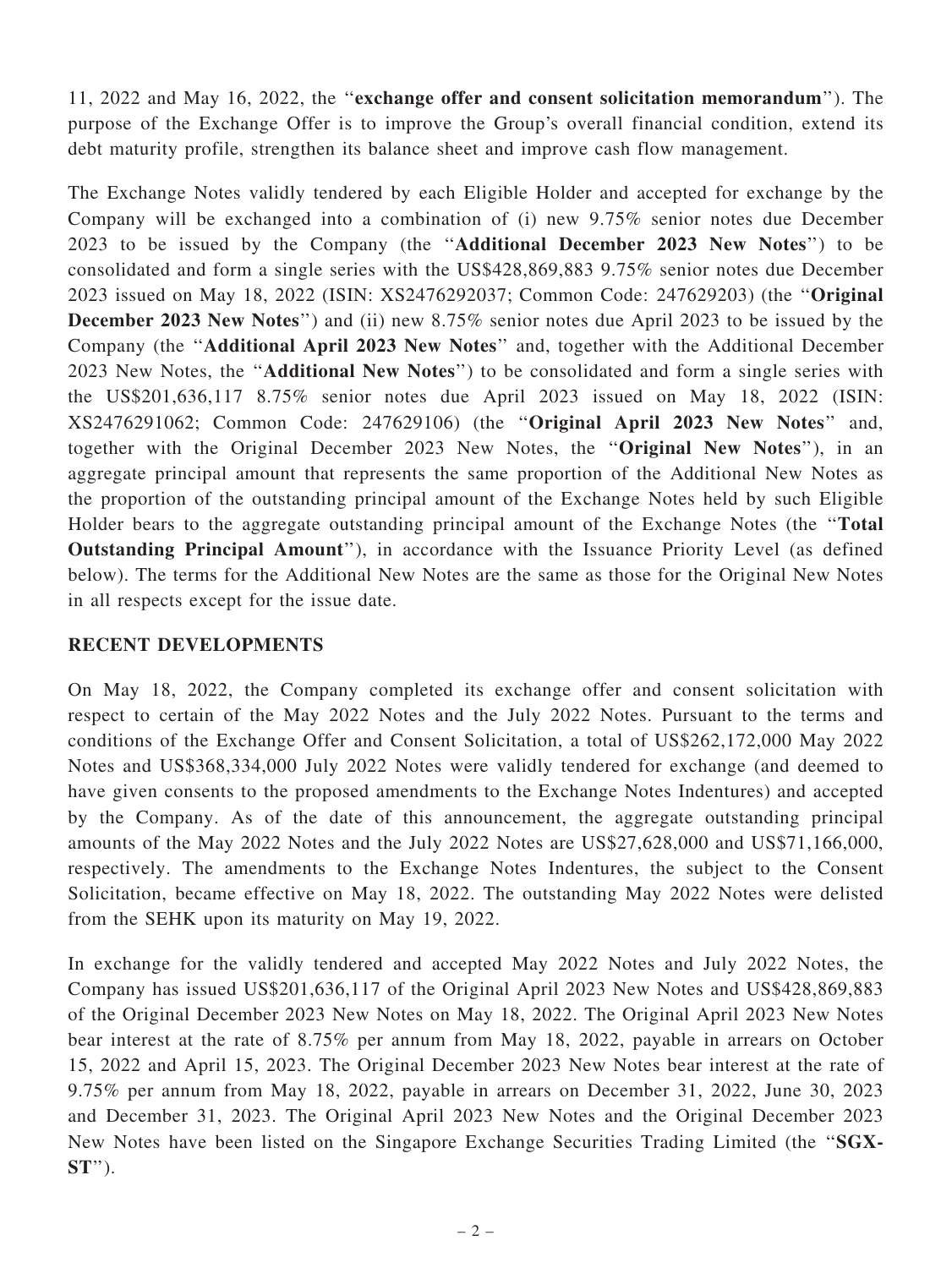The Company commenced the Exchange Offer on June 1, 2022 by offering Eligible Holders of the Exchange Notes an opportunity to exchange their outstanding Exchange Notes for the Additional New Notes to be issued with an extended maturity and terms designed to allow the Group to improve its financial condition and stability. The Company believes the Exchange Offer, if successfully consummated, will help the Group further improve its financial stability. The Company would like to reiterate to holders of the remaining Exchange Notes that the liquidity issues faced by developers, including the Company, in the PRC property sector continues to be severe. Given the current circumstances, the Company is not, and does not expect to be, in a position to make timely repayments in accordance with the terms of the remaining Exchange Notes upon their maturities.

## THE EXCHANGE OFFER

The Exchange Offer for the Exchange Notes commenced on June 1, 2022 and will expire at 4:00 p.m., London time, on June 10, 2022 (the ''Expiration Deadline''), unless otherwise extended or earlier terminated by the Company. An appropriate announcement will be made if and when the applicable Expiration Deadline is extended or earlier terminated.

Eligible Holders of the Exchange Notes validly accepted and exchanged in the Exchange Offer will, from and including the Settlement Date, waive any and all rights with respect to the Exchange Notes (other than the right to receive the Exchange Consideration) and will release and discharge the Company from any and all claims such Eligible Holder may have, now or in the future, arising out of or related to such Exchange Notes, including any and all accrued and unpaid interest thereon.

If you are an Eligible Holder holding the Exchange Notes through Euroclear and Clearstream or through a fiduciary holding accounts and you wish to participate in the Exchange Offer, you must tender your Exchange Notes pursuant to the procedures described herein by way of an electronic instruction, which must be submitted or delivered through the relevant Clearing System by each Eligible Holder of the Exchange Notes who is shown in the records of such Clearing System as a holder of an interest in the Exchange Notes, authorizing delivery of your tender to exchange the Exchange Notes that are the subject of such electronic instruction (the ''Instruction'').

Any Eligible Holder that gives Instructions on behalf of a beneficial holder must give separate Instructions with respect to each such beneficial holder. Only direct participants in Euroclear or Clearstream may submit Instructions. If you are not a direct participant in Euroclear or Clearstream, you must contact your broker, dealer, bank, custodian, trust company or other nominee to arrange for its direct participant through which you hold the Exchange Notes to submit an Instruction on your behalf to the relevant Clearing System prior to the deadline specified by the relevant Clearing System.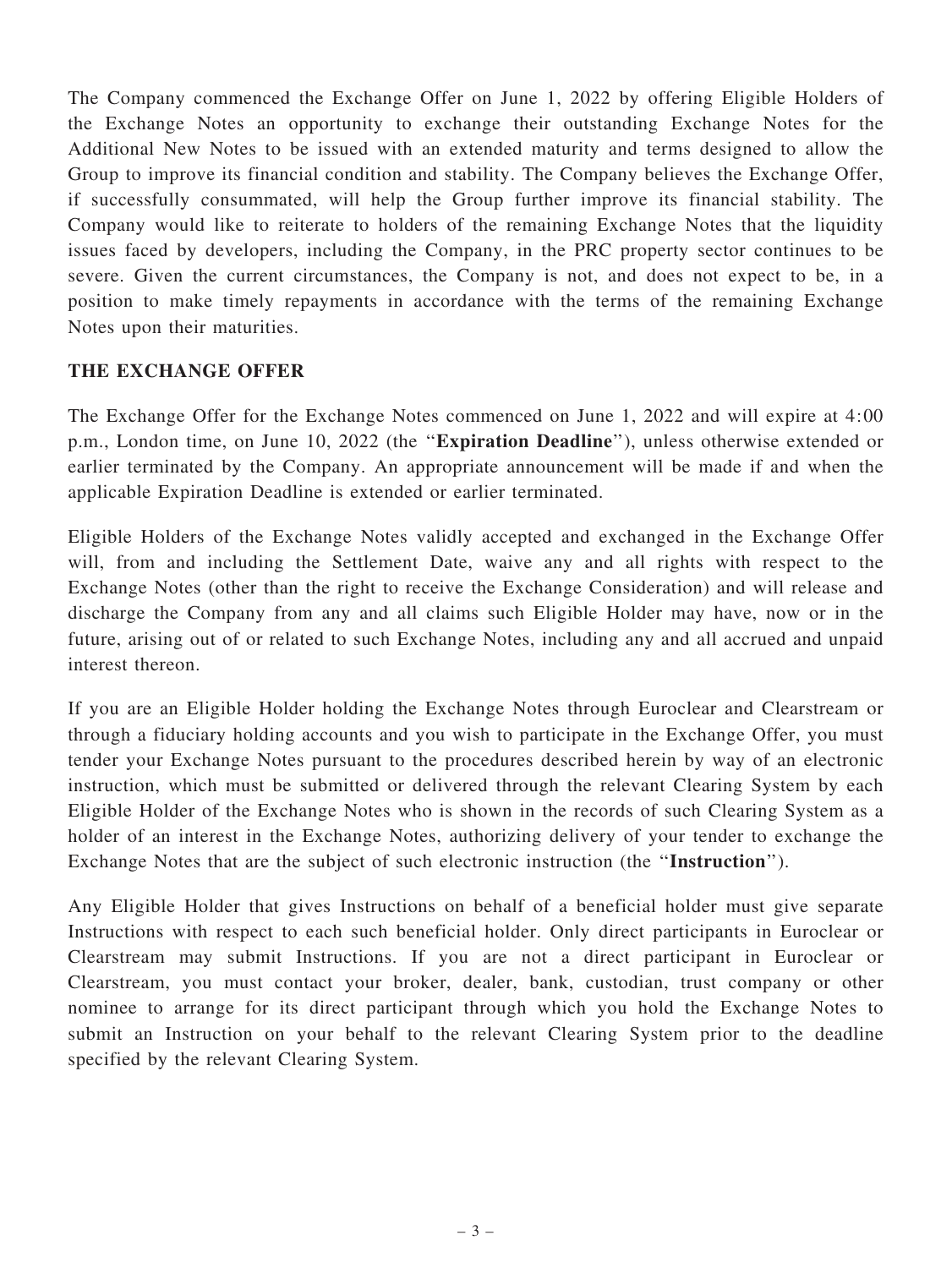Any tendering Eligible Holder must tender its entire holding of Exchange Notes for exchange. The Company reserves its right not to accept any partial tender of Exchange Notes by any Eligible Holders. Any Instructions must be given with respect to Exchange Notes in a minimum principal amount of US\$200,000 and integral multiples of US\$1,000 in excess thereof. Any Additional New Notes to be issued to any Eligible Holder in the Exchange Offer will be in a minimum principal amount of US\$150,000 and integral multiples of US\$1 in excess thereof. Eligible Holders are responsible for ensuring that their instructions will result in the Additional New Notes they are entitled to receive being at least equal to the minimum principal amount of US\$150,000. Instructions that would result in a principal amount of Additional New Notes below US\$150,000 will be rejected.

Instructions in connection with the Exchange Offer are irrevocable. Eligible Holders may not withdraw instructions at any time once delivered in accordance with the terms in the Supplemental Exchange Offer Memorandum. Upon giving Instructions with respect to any Exchange Notes, those Exchange Notes will be blocked and may not be transferred until the Exchange Offer is modified or terminated so as to result in a cancellation of such Instructions.

## Exchange Consideration

Upon the terms and subject to the conditions set forth in the Supplemental Exchange Offer Memorandum, the Company is offering to exchange any or all of the outstanding principal amount of each series of the Exchange Notes held by Eligible Holders for the following exchange consideration (the ''Exchange Consideration''), for each US\$1,000 principal amount of the relevant series of outstanding Exchange Notes that is validly tendered on or prior to the Expiration Deadline and accepted for exchange:

- (a) US\$1,000 in aggregate principal amount of the Additional New Notes (rounded down to the nearest US\$1) to be allocated in accordance with the Issuance Priority Level (as defined below);
- (b) US\$10.00 in cash (the ''Incentive Fee''); and
- (c) any accrued and unpaid interest on any Exchange Notes validly tendered by Eligible Holders and accepted for exchange, up to but not including May 18, 2022 (payable in cash, rounded to the nearest US\$0.01, with US\$0.005 rounded upwards).

The Company plans to use its own internal funds to pay the cash components of the Exchange Consideration described herein.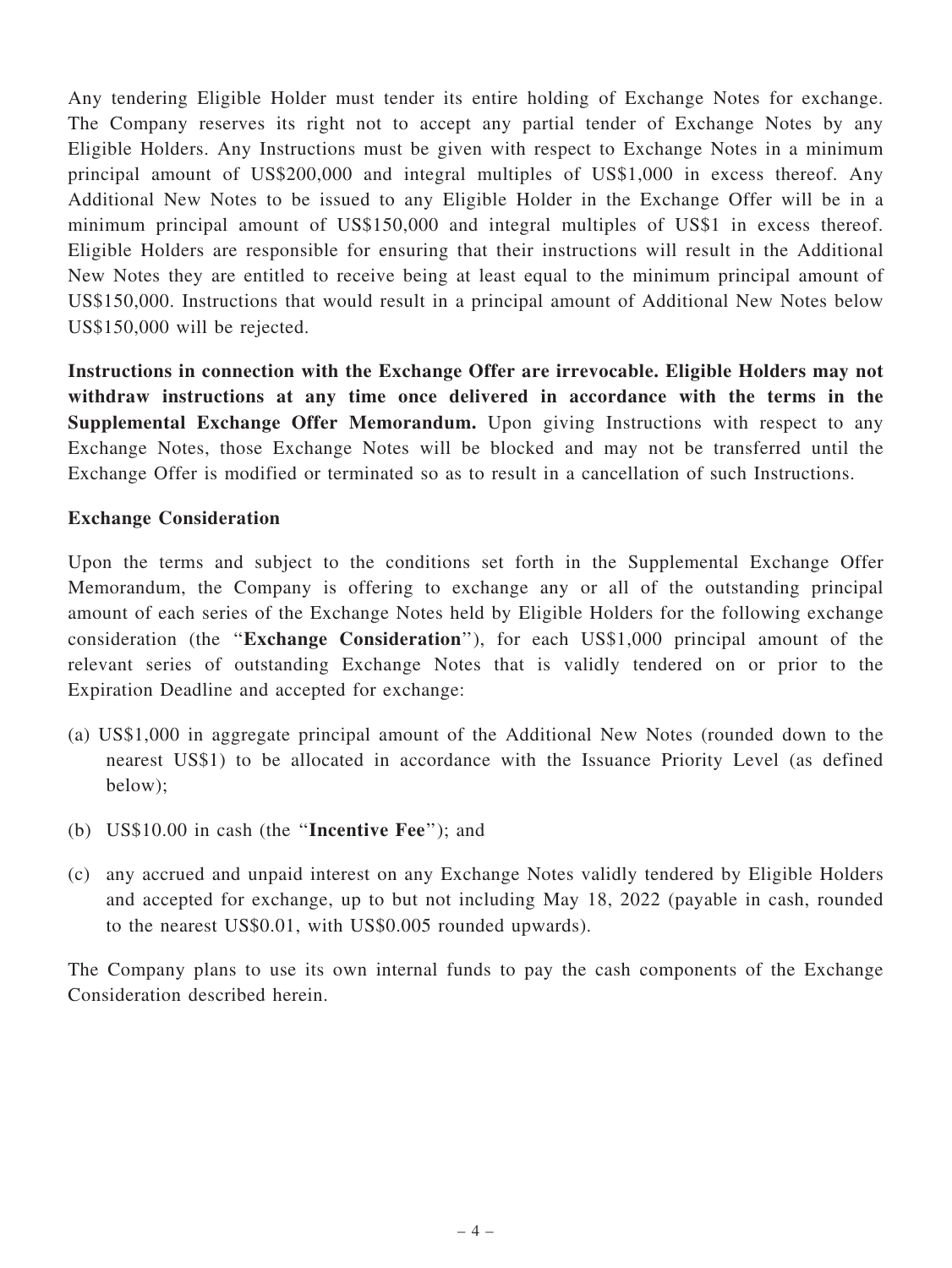#### Allocation of the Additional New Notes

The Exchange Notes validly tendered by each Eligible Holder and accepted for exchange by the Company will be exchanged into a combination of the Additional New Notes to be consolidated and form a single series with the relevant series of the Original New Notes, in an aggregate principal amount that represents the same proportion of the Additional New Notes as the proportion of the outstanding principal amount of the Exchange Notes held by such Eligible Holder bears to the Total Outstanding Principal Amount, in accordance with the issuance priority level (the ''Issuance Priority Level'') set forth below:

- (a) the aggregate principal amount of the Additional December 2023 New Notes to be issued shall not exceed US\$104,130,117 (or such lesser amount as the Company may determine at its sole discretion) (the ''Additional December 2023 New Notes Maximum Issuance Amount'');
- (b) the principal amount of the Additional December 2023 New Notes that such Eligible Holder will receive (the "Additional December 2023 New Notes Issuance Amount") will be calculated by multiplying the principal amount of the Exchange Notes held by such Eligible Holder by a proration factor of 70%, subject to the Additional December 2023 New Notes Maximum Issuance Amount set forth in (a) above and the adjustment set forth in (d) below;
- (c) the principal amount of the Additional April 2023 New Notes that such Eligible Holder will receive will be calculated by deducting the Additional December 2023 New Notes Issuance Amount that such Eligible Holder will receive from the principal amount of the Exchange Notes held by such Eligible Holder, subject to the adjustment set forth in (d) below;
- (d) if the allocation of either series of the Additional New Notes would result in any Eligible Holder receiving less than the minimum denomination of such series of Additional New Notes, such Eligible Holder may instead receive an allocation (which shall be at the Company's sole discretion) in one series of the Additional New Notes to ensure that such Eligible Holder holds at least the minimum denomination of US\$150,000 of either series of the Additional New Notes; provided, however, that if such adjustment would result in the issuance of the Additional December 2023 New Notes in excess of the Additional December 2023 New Notes Maximum Issuance Amount, then the appropriate additional principal amount of the Exchange Notes may be allocated at the Company's sole discretion to the Additional April 2023 New Notes such that the Additional December 2023 New Notes Maximum Issuance Amount is not exceeded and the relevant Eligible Holder receives at least a minimum denomination of US\$150,000 of the Additional April 2023 New Notes; and
- (e) any fractional amount of the Additional New Notes that is remaining after the adjustment set out above will be forfeited.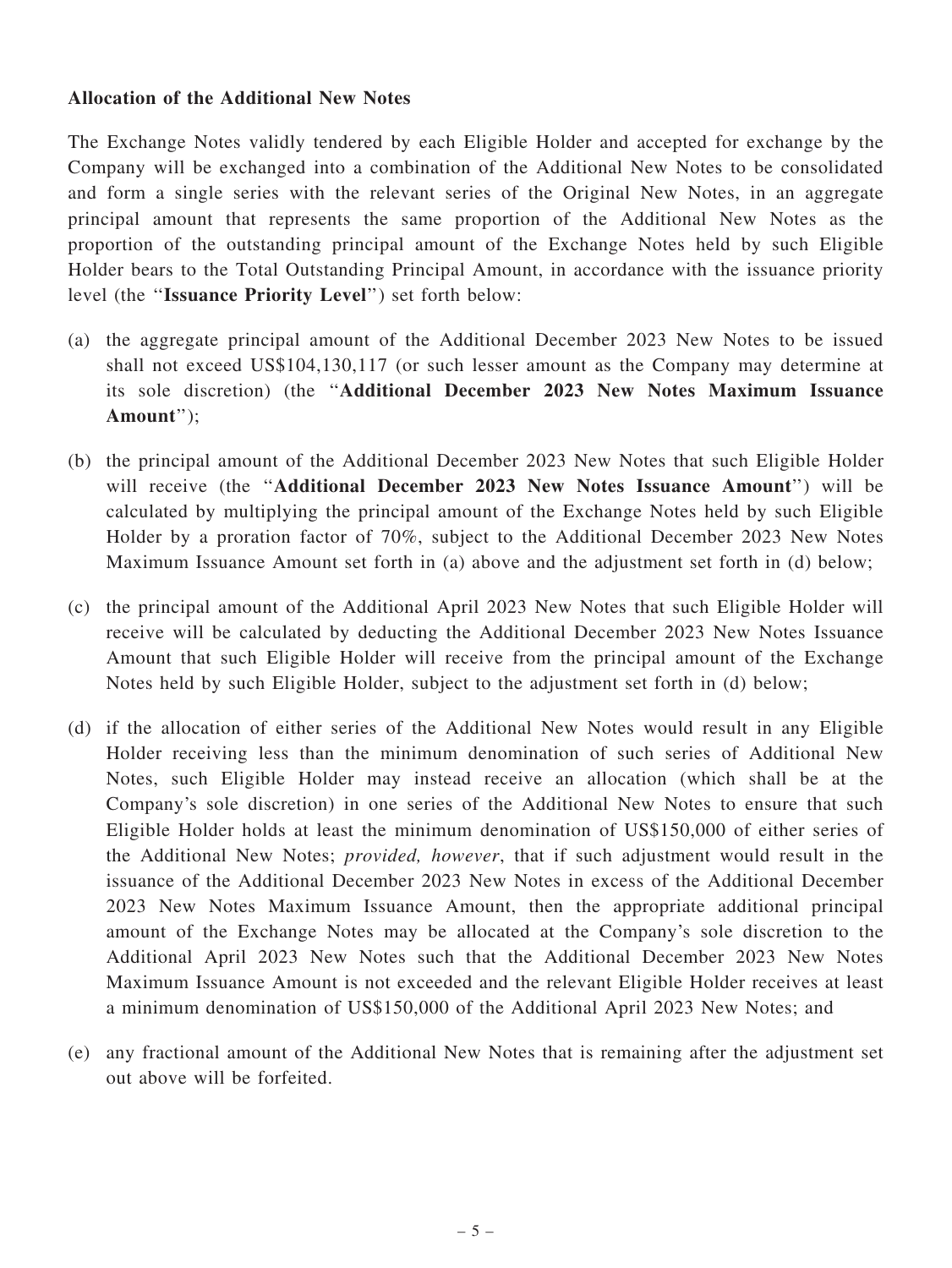The Exchange Offer will only be made to, and the Additional New Notes and the Subsidiary Guarantees are being offered and will be issued only to, eligible holders who are non-U.S. persons located outside the United States (as those terms are defined in Regulation S under the Securities Act) in exchange for their Exchange Notes through Euroclear and Clearstream or certain fiduciaries holding accounts for the benefit of non-U.S. persons outside the United States (as those terms are defined in Regulation S under the Securities Act) with the Exchange Notes held through Euroclear and Clearstream (the "Eligible Holders").

## Listing of the Additional New Notes

The Original New Notes are listed on the SGX-ST, and application will be made to the SGX-ST for the listing and quotation of the Additional New Notes on the SGX-ST. Following the issuance of the Additional New Notes on the Settlement Date, each Series of the Additional New Notes will be consolidated and form a single class with, and rank pari passu with, the respective series of the Original New Notes. The SGX-ST assumes no responsibility for the correctness of any of the statements made or opinions expressed or reports contained herein. Approval-in-principle from, admission to the Official List of, and the listing and quotation of the Additional New Notes on the SGX-ST are not to be taken as an indication of the merits of the Exchange Offer, the Company, the Subsidiary Guarantors, the JV Subsidiary Guarantors (if any) or any of their respective subsidiaries or associated companies, the Additional New Notes, the Subsidiary Guarantees or the JV Subsidiary Guarantees (if any). For so long as the Additional New Notes are listed on the SGX-ST and the rules of the SGX-ST so require, the Additional New Notes, if traded on the SGX-ST, will be traded in a minimum board lot size of S\$200,000 (or its equivalent in foreign currencies). Accordingly, the Additional New Notes, if traded on the SGX-ST, will be traded in a minimum board lot size of US\$150,000.

## Conditions to the Exchange Offer

The obligation to consummate the Exchange Offer is conditional upon the following:

- . there being no material adverse change in the market from the date of this Exchange Offer and this announcement to the Settlement Date;
- . an affirmative determination by the Company that accepting the exchanges, paying the Exchange Consideration and effecting the transactions contemplated hereby are in the best interests of the Group; and
- . the satisfaction of the other conditions described in ''Description of the Exchange Offer Conditions to the Exchange Offer'' in the Supplemental Exchange Offer Memorandum.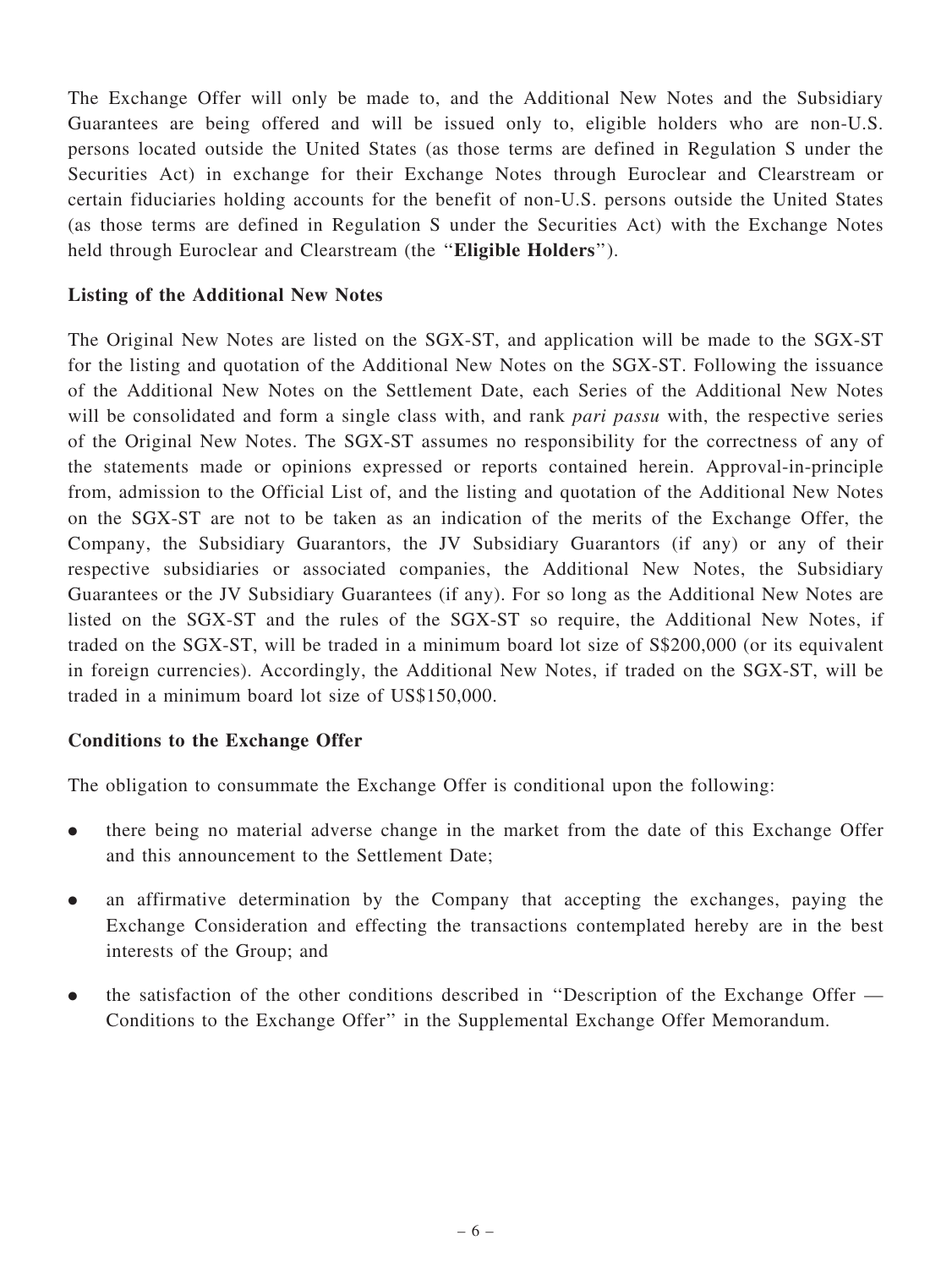Notwithstanding anything to the contrary contained in the Supplemental Exchange Offer Memorandum or in any other document related to the Exchange Offer, the Company expressly reserves the right, at its sole discretion and regardless of whether any of the conditions described under ''Description of the Exchange Offer — Conditions to the Exchange Offer'' in the Supplemental Exchange Offer Memorandum (except for the Minimum Acceptance Amount condition and any condition to the Consent Solicitation, which are not applicable to this Exchange Offer) have been satisfied, subject to applicable law, at any time to (i) terminate the Exchange Offer, in whole or in part, (ii) waive any of the conditions described herein, in whole or in part, (iii) extend the Expiration Deadline or the Settlement Date, (iv) amend the terms of the Exchange Offer or (v) modify the form or amount of the consideration to be paid pursuant to this Exchange Offer.

## Summary Timetable

The following summarizes the anticipated timetable for the Exchange Offer.

| <b>Date</b>                                                                                                                                                            | <b>Event</b>                                                                                                                                                                                                                                                                                                    |
|------------------------------------------------------------------------------------------------------------------------------------------------------------------------|-----------------------------------------------------------------------------------------------------------------------------------------------------------------------------------------------------------------------------------------------------------------------------------------------------------------|
| June 1, 2022                                                                                                                                                           | Commencement of the Exchange Offer and announcement via the<br>websites of the SEHK, the Exchange Website and through<br>Euroclear or Clearstream, as applicable. The Supplemental<br>Exchange Offer Memorandum will be made available to Eligible<br>Holders of the Exchange Notes on the Exchange Website.    |
| June 10, 2022<br>$(4:00 \text{ p.m.},$ London time)<br>(the "Expiration Deadline",<br>as may be extended or earlier<br>terminated in the Company's<br>sole discretion) | This being the last date and time on which Eligible Holders of the<br>Exchange Notes who validly tender Exchange Notes are eligible<br>to receive the relevant Exchange Consideration, as this is the last<br>date and time for Eligible Holders of the Exchange Notes to<br>participate in the Exchange Offer. |
| As soon as practicable after<br>the Expiration Deadline                                                                                                                | Announcement of the amount of tenders for exchange received by<br>or prior to the Expiration Deadline, and the final total aggregate<br>principal amount of the Additional New Notes to be issued to<br>Eligible Holders in exchange for the Exchange Notes validly<br>tendered, accepted and exchanged.        |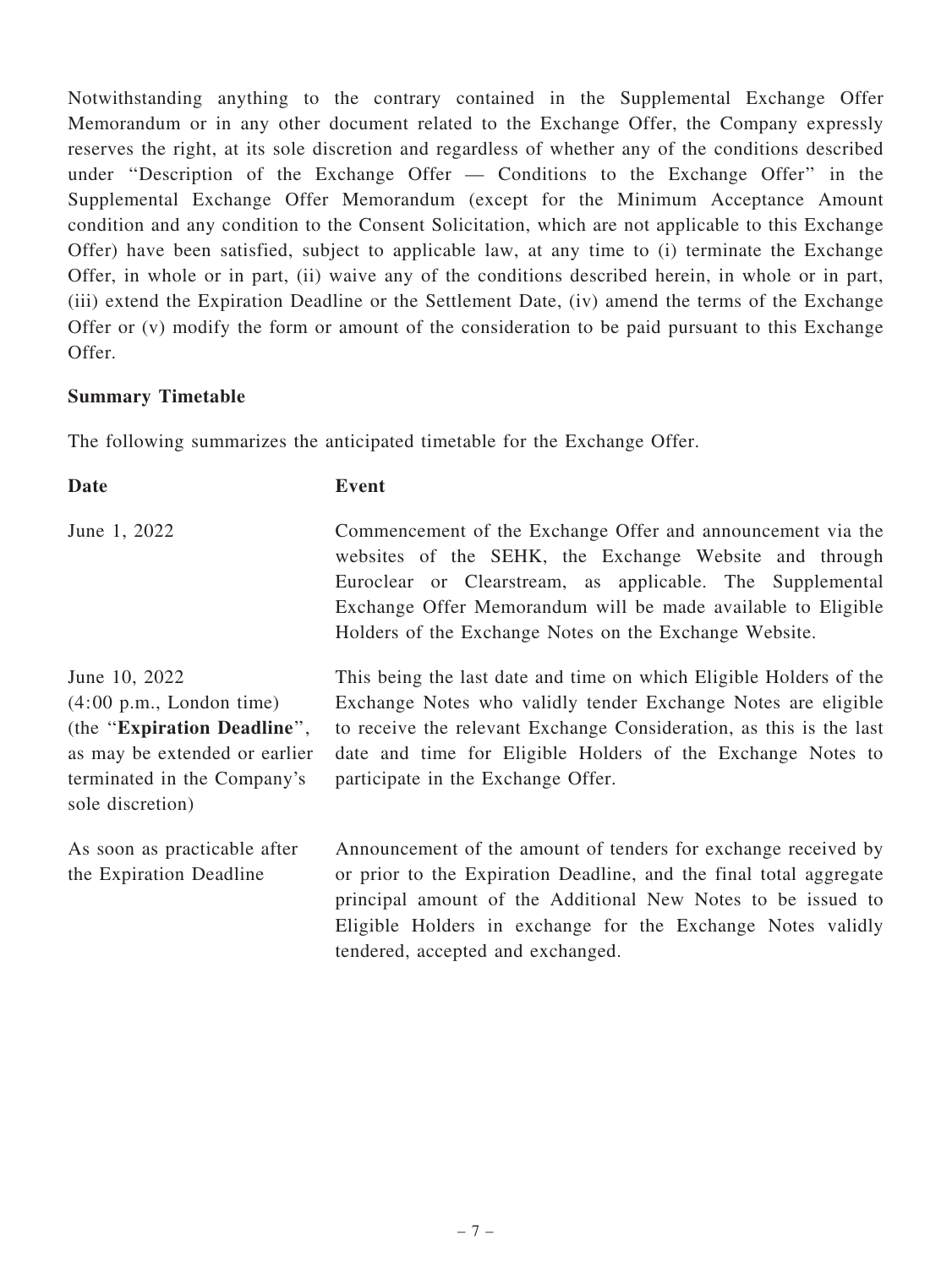| June 16, 2022<br>(the "Settlement Date",<br>as may be adjusted in the<br>Company's sole discretion) | Subject to satisfaction of the conditions as set forth under<br>"Description of the Exchange Offer — Conditions to the<br>Exchange Offer" in the Supplemental Exchange Offer<br>Memorandum (except for the Minimum Acceptance Amount                                                                     |
|-----------------------------------------------------------------------------------------------------|----------------------------------------------------------------------------------------------------------------------------------------------------------------------------------------------------------------------------------------------------------------------------------------------------------|
|                                                                                                     | condition and any condition to the Consent Solicitation, which<br>are not applicable to this Exchange Offer), settlement of the<br>Additional New Notes, and delivery of the Exchange<br>Consideration to Eligible Holders whose Exchange Notes have<br>been validly tendered and accepted for exchange. |
|                                                                                                     | Following the issuance of the Additional New Notes, each series<br>of the Additional New Notes will be consolidated and form a<br>single class with, and rank <i>pari passu</i> with, the respective series<br>of the Original New Notes.                                                                |
| June 17, 2022                                                                                       | Listing of the Additional New Notes on the SGX-ST.                                                                                                                                                                                                                                                       |

## Further Details

Date Event

The Company has appointed Morrow Sodali Limited as the Information and Exchange Agent. The Supplemental Exchange Offer Memorandum, this announcement and all documents related to the Exchange Offer can be found on the Exchange Website: [https://bonds.morrowsodali.com/](https://bonds.morrowsodali.com/zhongliangexchange) [zhongliangexchange.](https://bonds.morrowsodali.com/zhongliangexchange)

Requests for copies of the Supplemental Exchange Offer Memorandum and its related documents may be directed to Morrow Sodali Limited at the address and telephone number as set forth below. The contact information of Morrow Sodali Limited is set out as follows:

#### Morrow Sodali Limited

In London In Hong Kong

| 103 Wigmore Street                           | The Hive              |
|----------------------------------------------|-----------------------|
| W <sub>1</sub> U <sub>1</sub> O <sub>S</sub> | 33-35 Hillier Street  |
| London                                       | Sheung Wan            |
| United Kingdom                               | Hong Kong             |
| Tel: +44 20 4513 6933                        | Tel: $+852$ 2319 4130 |
|                                              |                       |

Email: zhongliang@investor.morrowsodali.com Exchange Website:<https://bonds.morrowsodali.com/zhongliangexchange>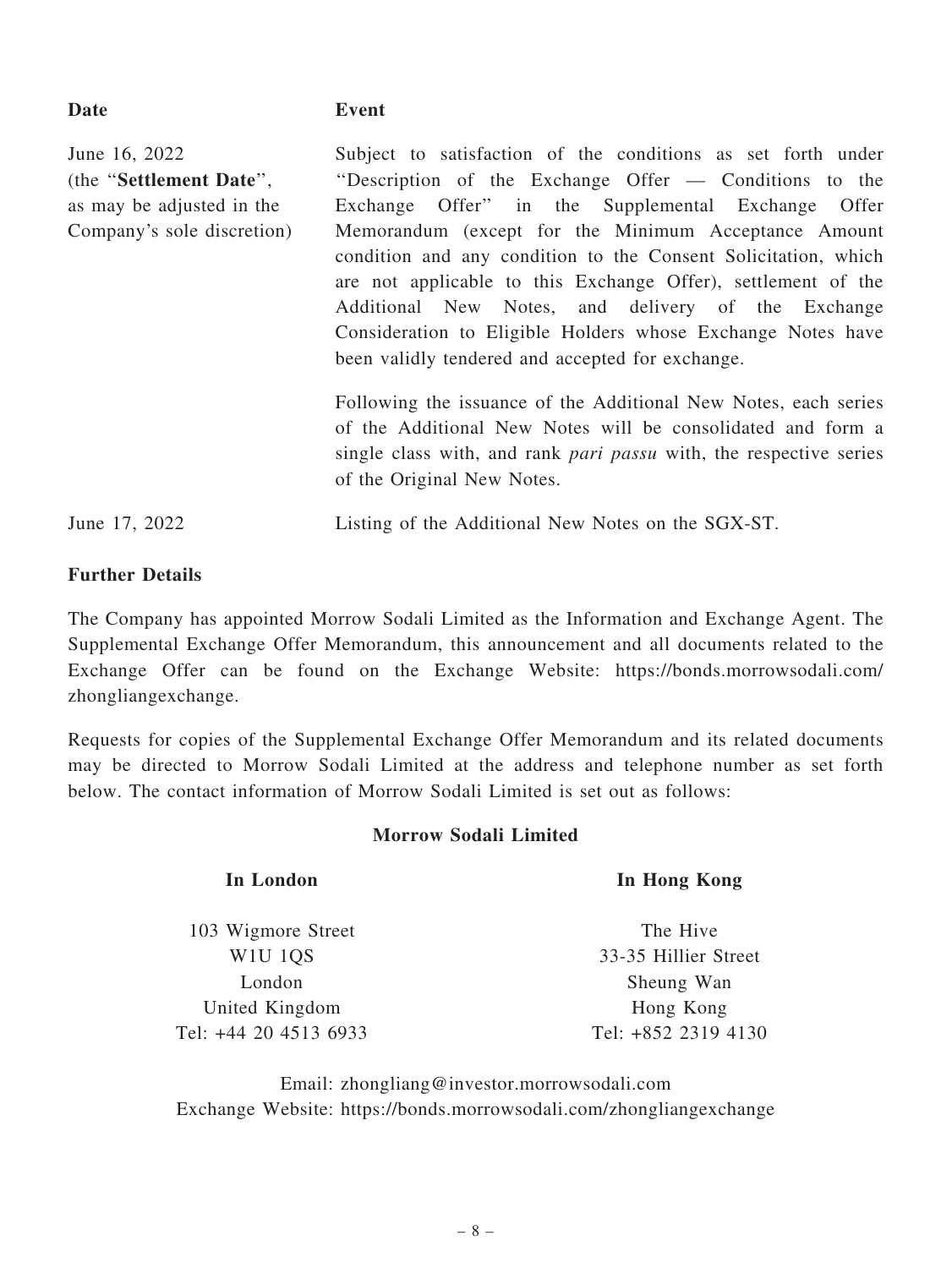THIS ANNOUNCEMENT IS NOT AN OFFER TO PURCHASE, A SOLICITATION OF AN OFFER TO PURCHASE, OR A SOLICITATION OF AN OFFER TO SELL, THE EXCHANGE NOTES. AN OFFER MAY ONLY BE MADE PURSUANT TO THE TERMS OF THE SUPPLEMENTAL EXCHANGE OFFER MEMORANDUM.

SHAREHOLDERS, ELIGIBLE HOLDERS OF THE EXCHANGE NOTES AND POTENTIAL INVESTORS SHOULD NOTE THAT COMPLETION OF THE EXCHANGE OFFER IS SUBJECT TO THE FULFILLMENT OR WAIVER OF THE CONDITIONS PRECEDENT TO THE EXCHANGE OFFER AS SET FORTH IN THE SUPPLEMENTAL EXCHANGE OFFER MEMORANDUM AND SUMMARIZED IN THE ANNOUNCEMENT. NO ASSURANCE CAN BE GIVEN THAT THE EXCHANGE OFFER WILL BE COMPLETED AND THE COMPANY RESERVES THE RIGHT TO AMEND, WITHDRAW OR TERMINATE THE EXCHANGE OFFER WITH OR WITHOUT CONDITIONS.

THE COMPANY MAY, IN ITS SOLE DISCRETION, AMEND OR WAIVE CERTAIN OF THE CONDITIONS PRECEDENT TO THE EXCHANGE OFFER. AS THE EXCHANGE OFFER MAY OR MAY NOT PROCEED, SHAREHOLDERS, HOLDERS OF THE EXCHANGE NOTES AND POTENTIAL INVESTORS SHOULD EXERCISE CAUTION WHEN DEALING IN THE SECURITIES OF THE COMPANY OR THE EXCHANGE NOTES.

The Exchange Offer is not being made to (nor will the tender of the Exchange Notes be accepted from or on behalf of) Holders in any jurisdiction where the making or acceptance of the Exchange Offer would not comply with the laws of such jurisdiction. If the Company becomes aware of any jurisdiction in which the making of the Exchange Offer would not be in compliance with applicable laws, the Company may or may not, in its sole discretion, make an effort to comply with any such law. If, after such effort, if any, the Company cannot comply with any such law, the Exchange Offer will not be made to (nor will tenders thereof be accepted from or on behalf of) any Holder residing in such jurisdiction.